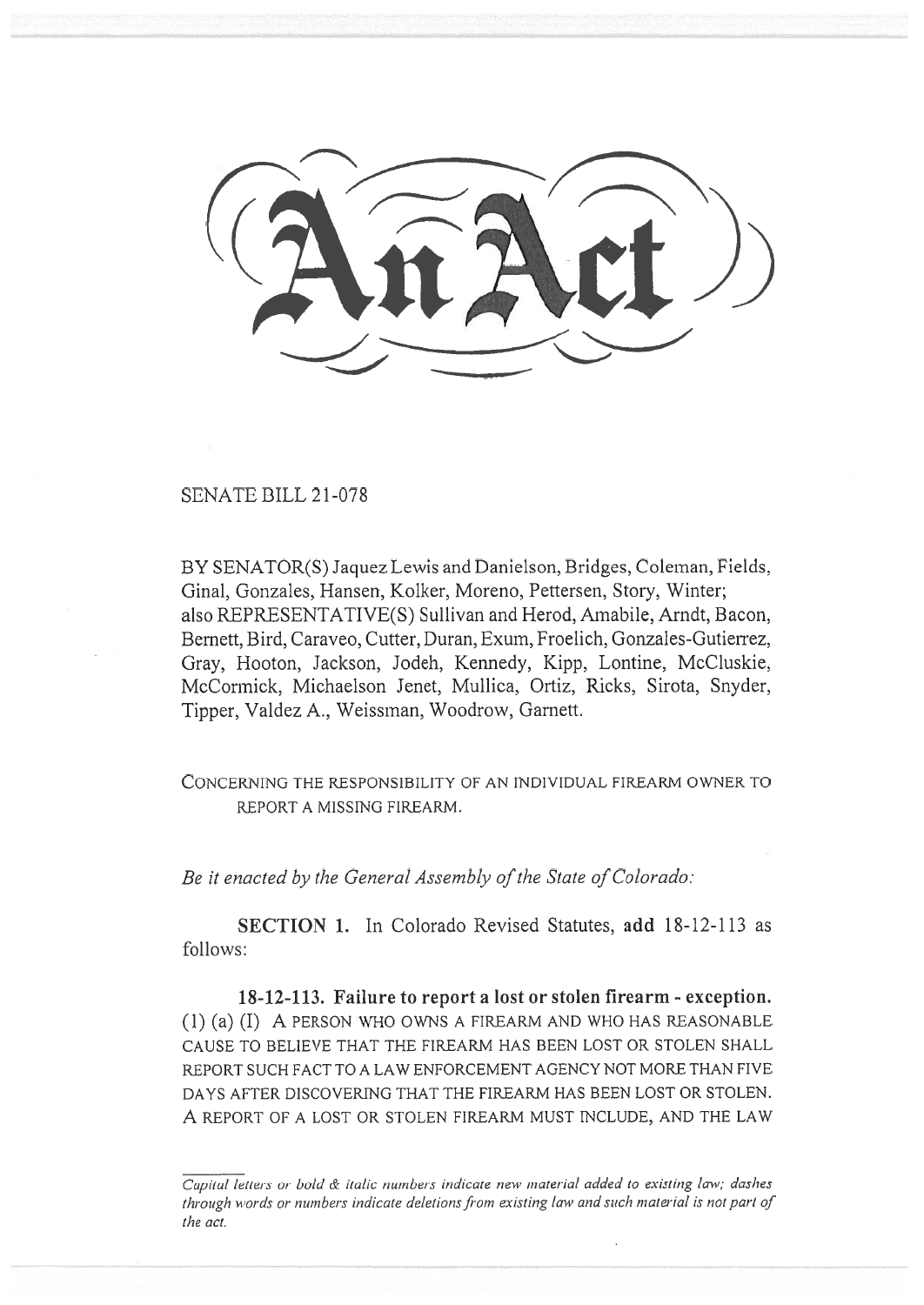ENFORCEMENT AGENCY RECEIVING THE REPORT SHALL REQUEST, AN ACCURATE AND DETAILED DESCRIPTION OF THE FIREARM, INCLUDING, TO THE EXTENT KNOWN, THE MANUFACTURER, MODEL, SERIAL NUMBER, CALIBER, AND ANY OTHER IDENTIFICATION NUMBER OR DISTINGUISHING MARK OF THE FIREARM BEING REPORTED.

(II) A PERSON OTHER THAN THE OWNER OF A LOST OR STOLEN FIREARM WHO IS A MEMBER OF THE OWNER'S FAMILY OR WHO RESIDES WITH THE OWNER MAY REPORT THE LOSS OR THEFT TO A LAW ENFORCEMENT AGENCY. IF A PERSON WHO IS NOT THE OWNER OF A LOST OR STOLEN FIREARM MAKES THE REPORT, THE OWNER IS NOT REQUIRED TO REPORT PURSUANT TO SUBSECTION  $(1)(a)(I)$  OF THIS SECTION. MAKING A REPORT PURSUANT TO THIS SUBSECTION  $(1)(a)(II)$  DOES NOT CONSTITUTE ACKNOWLEDGMENT OF OWNERSHIP OF THE FIREARM FOR THE PURPOSES OF ANY OTHER PROVISION OF LAW.

(b) A PERSON WHO PREVIOUSLY REPORTED A LOST OR STOLEN FIREARM PURSUANT TO THIS SECTION WHO HAS FOUND OR OTHERWISE RECOVERED THE FIREARM, OR ANY OTHER PERSON WHO HAS FOUND OR RECOVERED THE FIREARM, SHALL REPORT TO THE LAW ENFORCEMENT AGENCY THAT RECEIVED THE REPORT THAT THE FIREARM HAS BEEN RECOVERED.

(c) EXCEPT AS PROVIDED IN SUBSECTION (3) OF THIS SECTION, A PERSON WHO KNOWINGLY VIOLATES SUBSECTION  $(1)(a)(I)$  OF THIS SECTION COMMITS FAILURE TO REPORT A LOST OR STOLEN FIREARM.

(2) FAILURE TO REPORT A LOST OR STOLEN FIREARM IS A CIVIL INFRACTION, PUNISHABLE BY A TWENTY-FIVE DOLLAR FINE; EXCEPT THAT A SECOND OR SUBSEQUENT OFFENSE IS AN UNCLASSIFIED MISDEMEANOR AND, UPON CONVICTION THEREOF, SHALL BE PUNISHED BY A FINE OF NOT MORE THAN FIVE HUNDRED DOLLARS.

(3) THIS SECTION DOES NOT APPLY TO A LICENSED GUN DEALER, AS DEFINED IN SECTION 18-12-506.

(4) WITHIN FIVE DAYS AFTER RECEIVING A REPORT OF A LOST OR STOLEN FIREARM PURSUANT TO THIS SECTION, THE LAW ENFORCEMENT AGENCY THAT RECEIVES THE REPORT SHALL ENTER ANY AVAILABLE DESCRIPTIVE INFORMATION RELATED TO THE LOST OR STOLEN FIREARM INTO

PAGE 2-SENATE BILL 21-078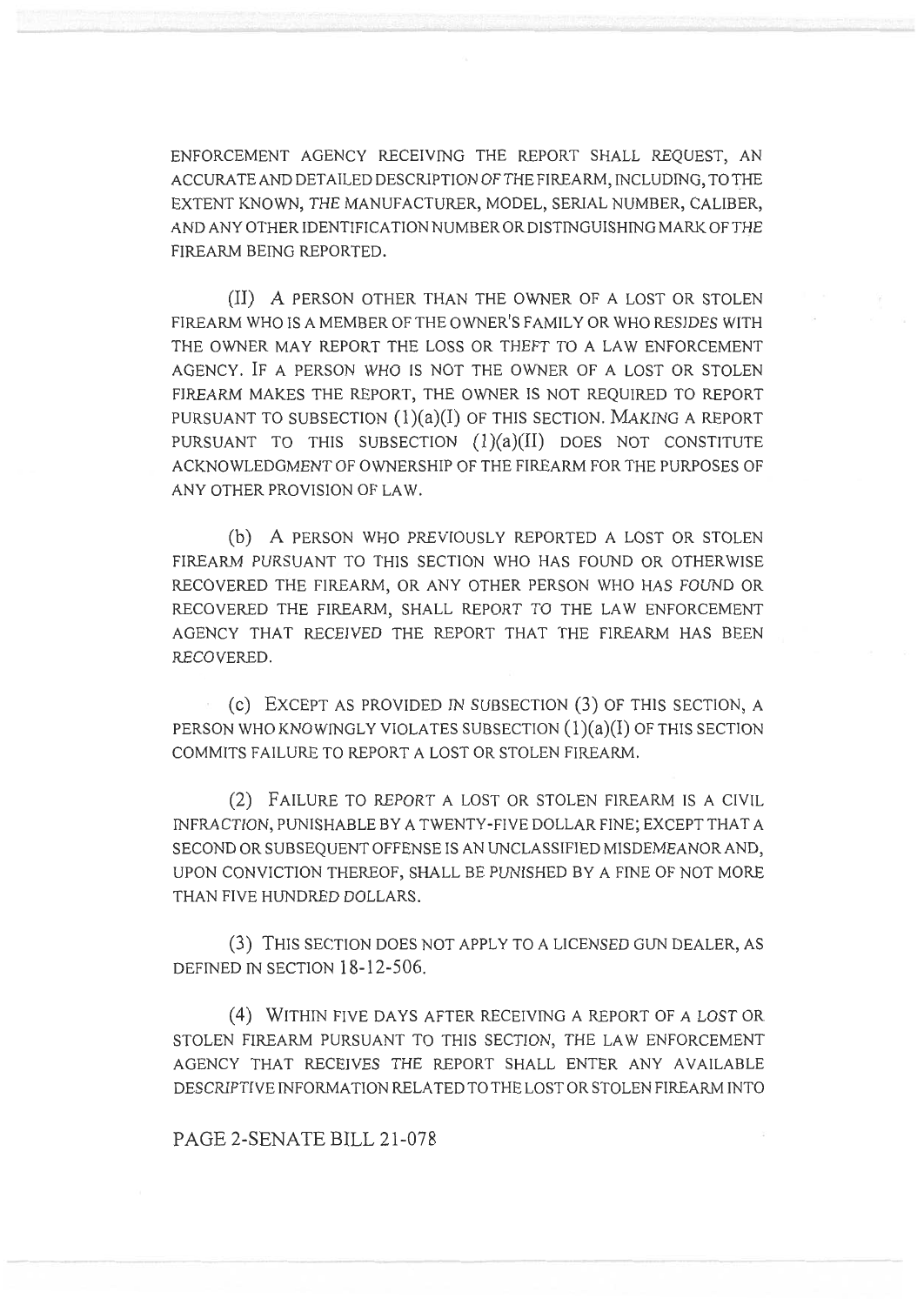THE COLORADO BUREAU OF INVESTIGATION CRIME INFORMATION CENTER DATABASE.

(5) A PERSON WHO REPORTS A LOST OR STOLEN FIREARM PURSUANT TO SUBSECTION (1) OF THIS SECTION IS IMMUNE FROM CRIMINAL PROSECUTION FOR AN OFFENSE IN THIS PART 1 RELATED TO THE STORAGE OF FIREARMS.

(6) THIS SECTION IS KNOWN AND MAY BE CITED AS THE "ISABELLA JOY THALLAS ACT".

SECTION 2. Act subject to petition - effective date. This act takes effect at 12:01 a.m. on the day following the expiration of the ninety-day period after final adjournment of the general assembly; except that, if a referendum petition is filed pursuant to section 1 (3) of article V of the state constitution against this act or an item, section, or part of this act within such period, then the act, item, section, or part will not take effect unless approved by the people at the general election to be held in

## PAGE 3-SENATE BILL 21-078